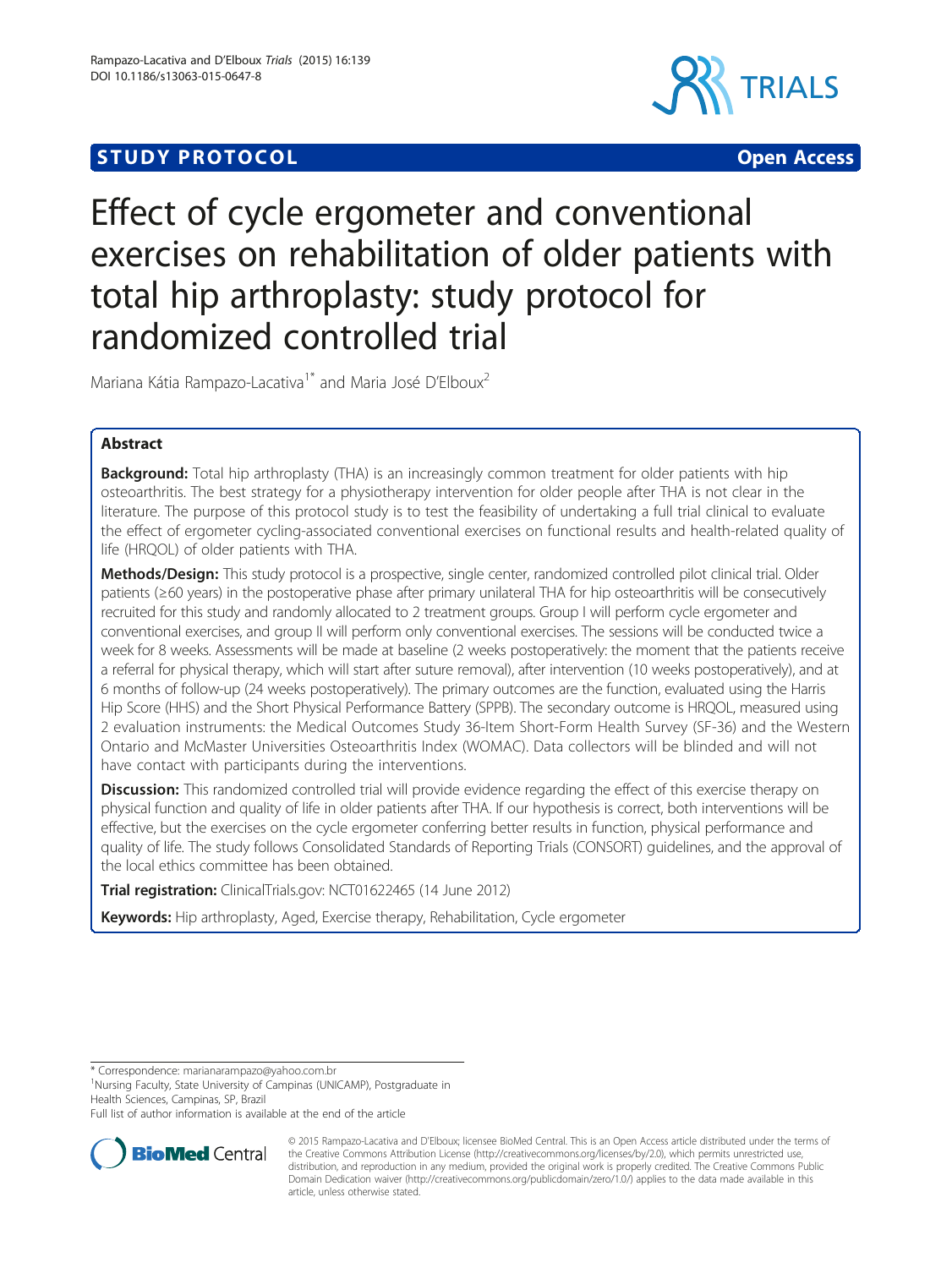#### Background

Total hip arthroplasty (THA) is one of the most frequently performed orthopedic surgeries. Its benefits have been widely documented; in particular, improvements in pain and function in patients with severe hip osteoarthritis (OA) [[1-3](#page-7-0)]. With the worldwide phenomenon of a growing older population, this surgical procedure is being performed more frequently and has consequently increased the number of older patients in rehabilitation [[4\]](#page-7-0). In this context, it becomes necessary to know how this profile of patients responds to the various resources available for rehabilitation in the postoperative period, since the best strategy for a physiotherapy intervention is not clear in the literature [\[5,6](#page-7-0)].

After THA, deficits in muscle strength and the limitations on physical function, developed during the evolution of OA, may still be present for many months [\[7](#page-7-0)]. Functional deficits in older patients with THA deserve greater attention because they can significantly influence quality of life [\[8\]](#page-7-0). The objective of rehabilitation is guided by the early restoration of functional capacity, and this age group, with the physical changes of aging itself, requires a longer time to achieve the desired functional levels [\[9\]](#page-7-0). Furthermore, the rehabilitation process also includes the prevention, minimization, and restoration of possible psychological, emotional, and social impacts arising from, and concomitant with, the functional deficits of these patients.

Clinical trials have been proposed to investigate different strategies of rehabilitation after THA [\[6](#page-7-0)]. However, few have been conducted exclusively with older patients who have specific physical, psychological, and social characteristics.

Reduced pain and stiffness and increased function have been demonstrated in older patients who received hydrotherapy after THA [\[10\]](#page-7-0). The effect of muscle electrical stimulation on quadriceps and triceps surae muscles was investigated in another study of older patients with THA. The addition of this resource to conventional exercise was effective in the recovery of muscle strength of the knee extensors and functional independence of these patients [[11](#page-7-0)]. The inclusion of the ergometer arm in a conventional exercise program also improved pain, stiffness, and function in older patients undergoing THA [[12\]](#page-7-0).

In a study by Liebs et al. [[13](#page-7-0)], a group of adult and older patients with THA performed cycle ergometer exercises in addition to conventional exercises in the early postoperative period and experienced significant improvements in health-related quality of life (HRQOL) and satisfaction with results of surgery. However, more information is needed to determine the effect of this resource, which is available in most rehabilitation centers, on functional outcomes and quality of life in older patients with THA.

#### Objectives and hypotheses

The aims of this prospective, single center, randomized controlled pilot study are:

- to test the feasibility of undertaking a full trial clinical;
- to identify if the cycle ergometer will be well tolerated by older patients with THA in the early phase of rehabilitation;
- to test the feasibility of the proposed outcome measures;
- to identify effect size at end of treatment in order to calculate an appropriate sample size for the full trial clinical.

## Methods/Design

#### Study design

The study is a prospective, parallel-group, single center, randomized pilot study conducted in accordance with Consolidated Standards of Reporting Trials (CONSORT) guidelines [[14\]](#page-7-0).

#### Participants and recruitment procedures

Patients aged 60 years and older who undergo THA at the Clinical Hospital of the State University of Campinas, Brazil, and are recommended to participate in rehabilitation in the physical therapy and occupational therapy service of that institution will be consecutively recruited for this study. Inclusion and exclusion criteria are listed in Table [1.](#page-2-0)

Initial contact will occur after the surgery and before discharge, when information about the study will be provided to patients. At that time, eligible patients will be identified and invited to participate, and will receive verbal and written information about the trial (background, procedure, and randomization). The patients will receive a consent form and a referral for physical therapy, which will start after suture removal (2 weeks postoperatively). After obtaining informed consent from each participant the baseline information will be collected at the time of the first physical therapy session. After the intervention (10 weeks postoperatively) and at 6-month follow-up after the surgery (24 weeks postoperatively) the patients will be assessed and the analysis outcomes will be performed.

A flow diagram of the trial's progression (recruitment, randomization, intervention allocation, follow-up, and data analysis) is shown in Figure [1](#page-2-0).

#### Randomization and allocation concealment

A randomization sequence will be created using a computer-generated list of random numbers in block sizes of two. The randomization will be computer generated using Proc Plan, SAS® software Version 9.1.3 (SAS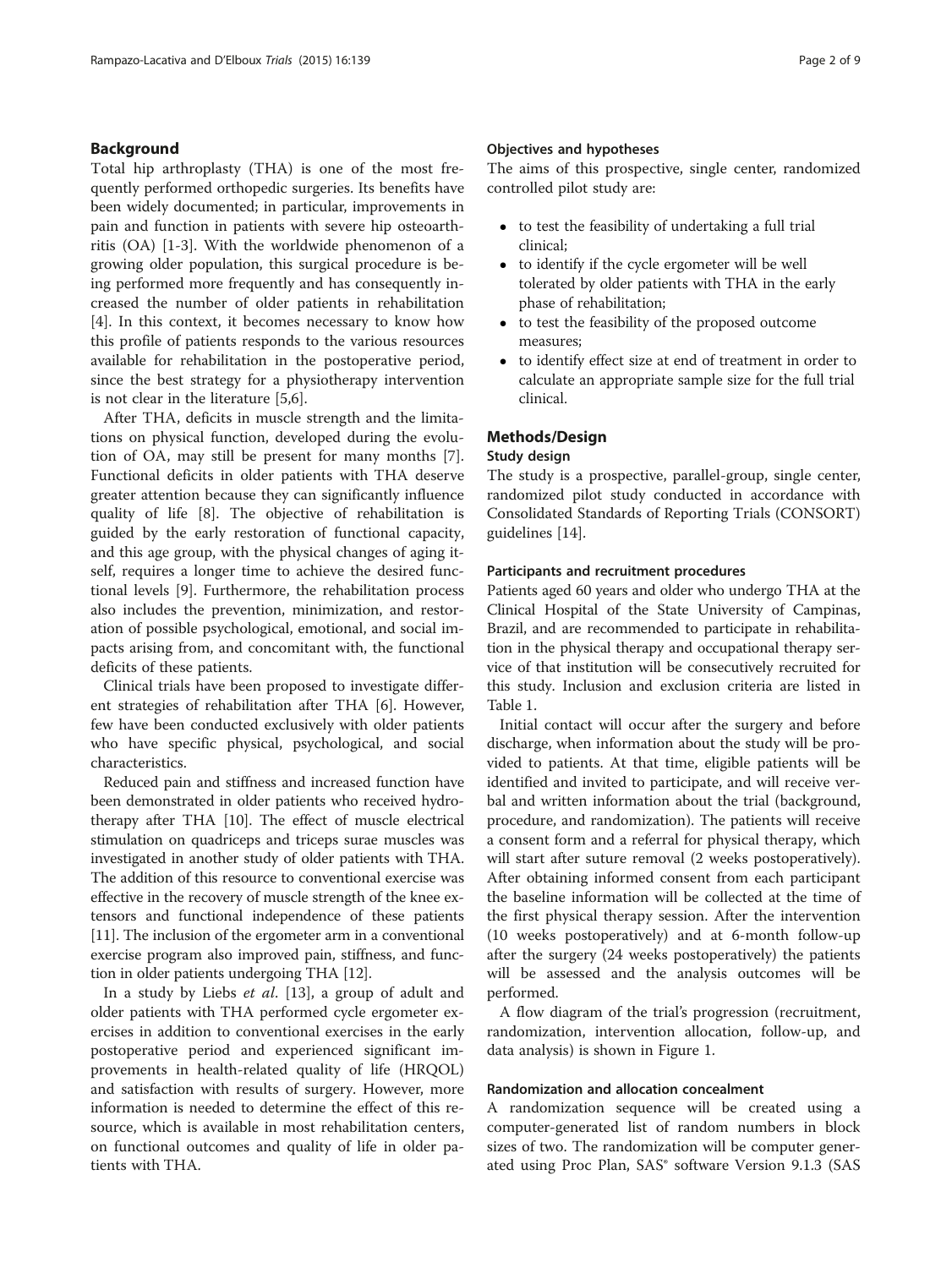<span id="page-2-0"></span>Table 1 Inclusion and exclusion criteria for participation in the study

| Inclusion criteria                                             | <b>Exclusion criteria</b>                                               |
|----------------------------------------------------------------|-------------------------------------------------------------------------|
| Sixty years old and older                                      | Hip fracture                                                            |
| Diagnosis of osteoarthritis                                    | Postoperative complications: dislocation, infection, cardiovascular     |
| Primary unilateral total hip replacement                       | Revision arthroplasty                                                   |
| No physical therapy performed within 2 months prior to surgery | Neuromuscular disease that compromises motor function                   |
|                                                                | Unable to attend the physical therapy sessions at the study institution |
|                                                                | Refusal to participate                                                  |

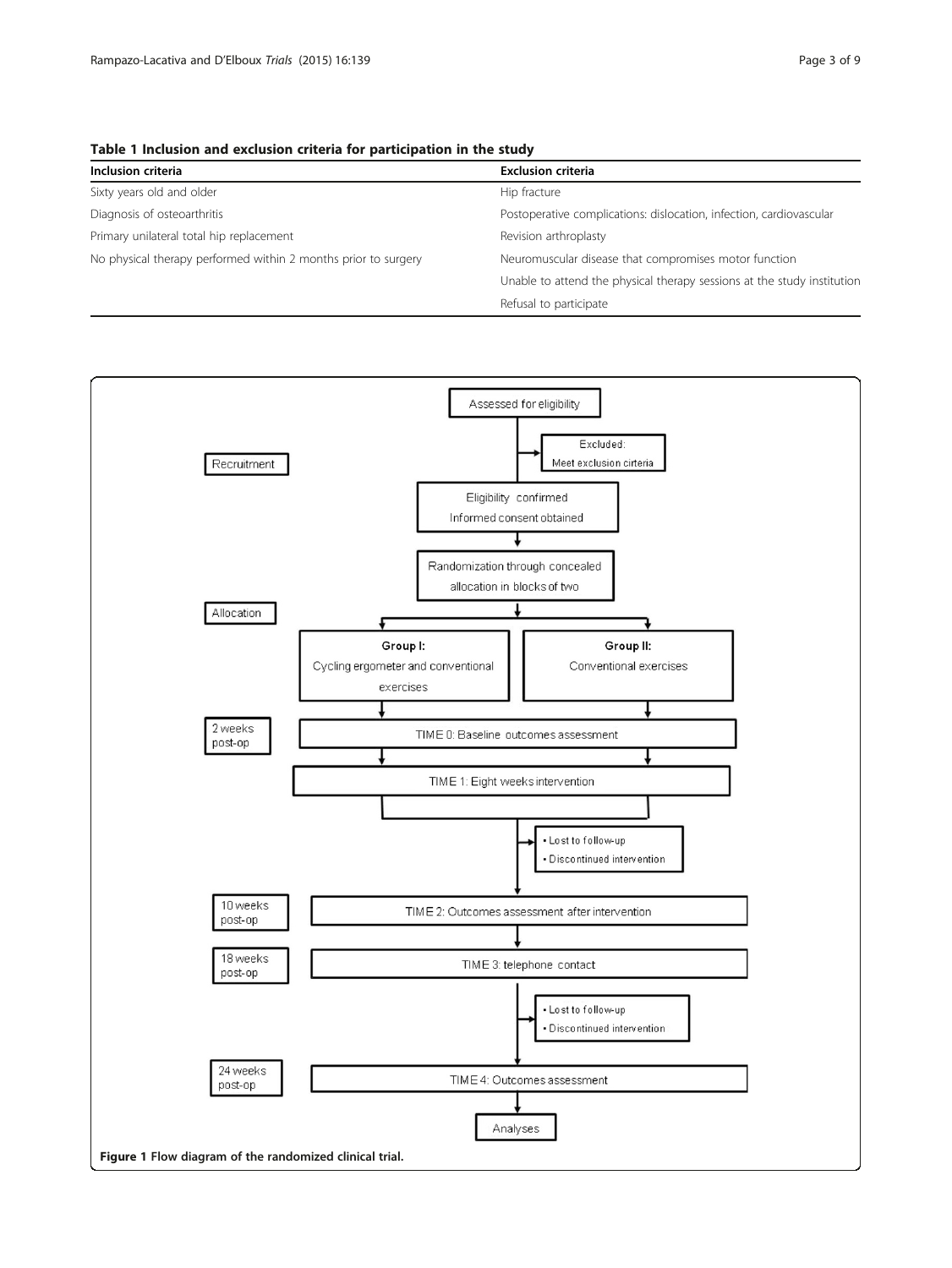Institute Inc., Cary, NC, USA). Patients will be allocated to one of two interventions: cycle ergometer and conventional exercises (group I) or conventional exercises alone (group II). All participants will have the same probability of inclusion in either group. The allocation sequence will be concealed in sequentially numbered opaque, sealed envelopes. The envelopes with the random sequence will be in the possession of a person not involved in the trial. Envelopes will be opened only after the enrolled patients have completed all baseline assessments.

#### Blinding

Because of the nature of the interventions, patients and intervention applicator (principal investigator) will not be blinded. However, there will be blinding of data collectors responsible for baseline and follow-up assessments, and these physiotherapists will be trained to apply the assessment tools used to collect data for statistical analysis and interpretation of outcomes. For blinding to be maintained the data collectors will not have contact with participants during the intervention and the follow-up. The contact is only at the time of evaluation outcomes measures. The physiotherapy sessions will be conducted individually, in schedules that do not coincide with the presence of the physiotherapist data collector or other participant.

#### Interventions

All subjects will receive the same clinical and orthopedic care during hospitalization; that is guidelines for positioning in bed, transfers, limitations of range of motion (ROM) (hip flexion  $\leq 90$  degrees and hip adduction only to midline) and adaptations in the home (raising the heights of the toilet, bed, sofa, and chairs if necessary).

All subjects will receive a conventional-exercises program. Conventional-exercise sessions will last 50 minutes and be performed 2 days a week for 8 weeks. At the end of the intervention, patients will have performed 16 sessions and will be 10 weeks postoperative.

Under the guidance of a physical therapist, group I will perform cycle ergometer exercises on a vertical, stationary cycle ergometer, Dyamond line, Uniforce Fitness, Dy, model EB 497E (contato@uniforcefitness.com. br) (Figure 2) and conventional exercises and group II will perform conventional exercises alone. Ergometer resistance will be minimal (30 W) because the aim is not to perform cardiac exercise. The duration of ergometer cycling will be increased gradually, starting with 10 minutes in the first 2 sessions and increasing to 20 minutes for the remainder, and its aims are to improve coordination, proprioception, ROM, and muscle strength. For this reason, changes are not made during performance of the exercise; frequency is maintained at



60 revolutions per minute and the resistance is also maintained at the starting level. The height of the saddle will be set so that the forefoot will reach the pedal with the knee in minimum flexion (5 to 10 degrees). Special attention will be given to monitoring heart rate and blood pressure before, during, and after exercise. Patients will be instructed to follow the exercises on the cycle ergometer under the supervision of a physiotherapist, ensuring the execution of this only in the presence of the professional.

Conventional exercises will consist of exercises to improve joint ROM, muscle strength, function, balance, coordination and gait. A description of conventional exercises is provided in Table [2.](#page-4-0)

#### Intervention and follow-up periods

Assessments will be made at baseline (2 weeks postoperatively), after intervention (10 weeks postoperatively) and at 6-month follow-up (24 weeks postoperatively), and both treatment groups will have completed the intervention after 10 weeks. After the 10 weeks of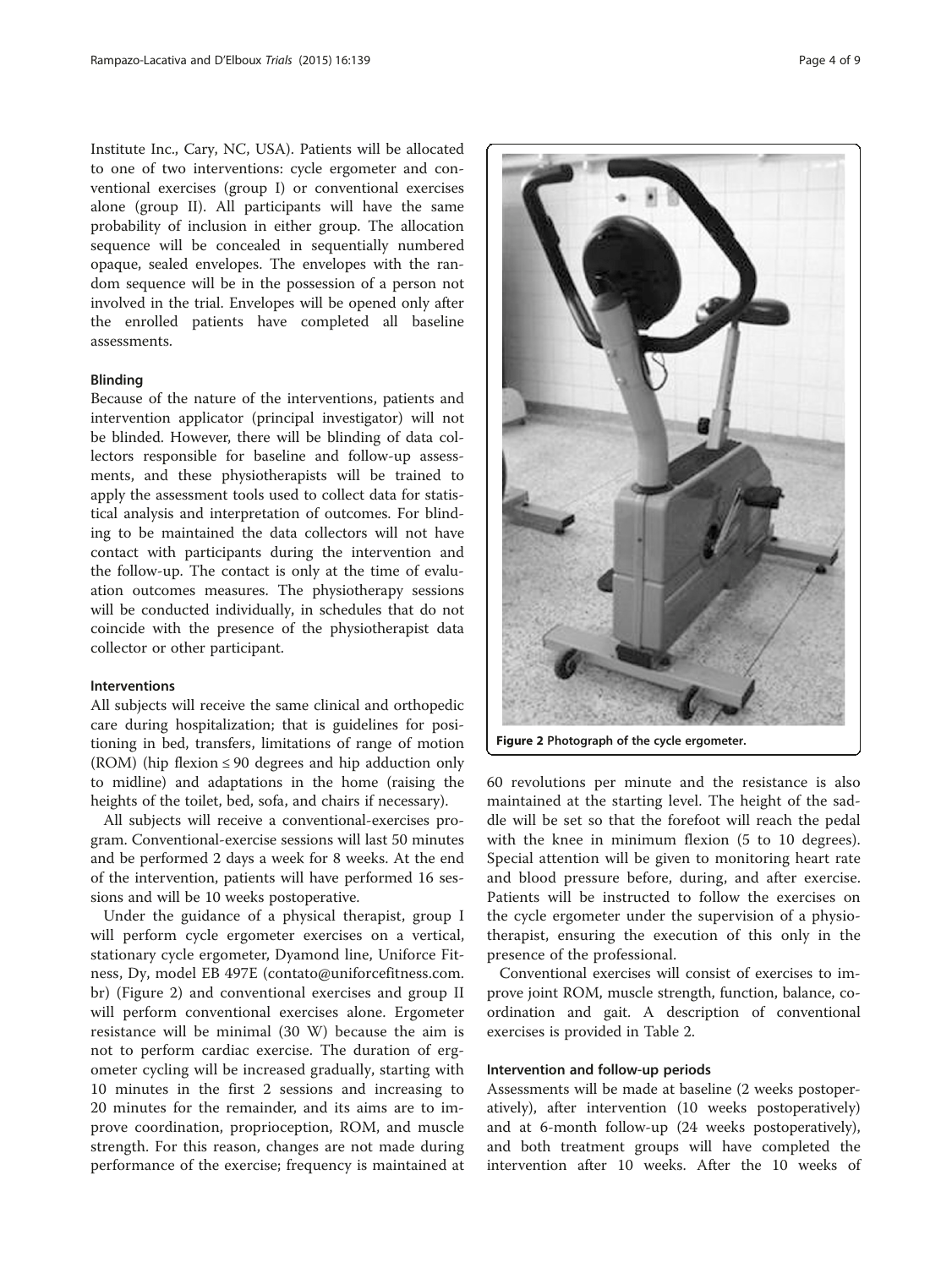| Weeks<br>postoperative         | Lower-limb weight-bearing/<br>Assistive device for walking | Description                                                                                                                                        |
|--------------------------------|------------------------------------------------------------|----------------------------------------------------------------------------------------------------------------------------------------------------|
| $2$ to 4                       | Partial/Walker                                             | · Stretching (30 seconds each muscle group): hip flexors, extensors, adductors;<br>knee flexors, extensors; ankle dorsiflexors and plantar flexors |
|                                |                                                            | • Active assisted range of motion (5 to 10 repetitions): hip flexion, extension,<br>abduction, external rotation; knee flexion, extension          |
|                                |                                                            | • Muscle strengthening (1 to 3 sets of 10 to 15 repetitions):                                                                                      |
|                                |                                                            | o Hip flexors, extensors, abductors (low-resistance rubber band fixed to the ankle<br>in standing position)                                        |
|                                |                                                            | o Knee extensors (sandbag fixed to the ankle in a seated position)                                                                                 |
|                                |                                                            | • Transfer training: supine to side - lying in bed; sit and stand bed and chair                                                                    |
|                                |                                                            | • Gait training using a parallel bar and assistive device                                                                                          |
| Total/Crutch or cane<br>4 to 6 |                                                            | • Stretching maintained                                                                                                                            |
|                                |                                                            | • Active range of motion (5 to10 repetitions): hip flexion, extension, abduction,<br>external rotation; knee flexion, extension                    |
|                                |                                                            | • Muscle strengthening (1 to 3 sets of 10 to 15 repetitions):                                                                                      |
|                                |                                                            | o hip flexors (moderate-resistance rubber band fixed to the ankle in standing<br>position)                                                         |
|                                |                                                            | o hip abductors (standing position and seated position with moderate-resistance<br>rubber band)                                                    |
|                                |                                                            | o hip extensors (bridge exercise, one- and two-footed in supine position)                                                                          |
|                                |                                                            | o knee extensors and flexors (weight-training equipment, in a seated position, 20% 1RM)                                                            |
|                                |                                                            | · Balance and gait training: walking on an unstable surface, backward walking, side<br>step with the use of parallel bars if necessary             |
| $6$ to $8$                     | Total/With or without cane                                 | • Stretching maintained                                                                                                                            |
|                                |                                                            | • Muscle strengthening (1 to 3 sets of 10 to 15 repetitions):                                                                                      |
|                                |                                                            | o hip flexors and abductors maintained                                                                                                             |
|                                |                                                            | o hip extensors (bridge exercise, one- and two-footed in supine position with ball)                                                                |
|                                |                                                            | • Climbing and descending stairs                                                                                                                   |
|                                |                                                            | • Coordination, balance, and gait training: circuits with stairs, obstacles, changing<br>direction, changing speed                                 |
| 8 to 10                        | Total                                                      | • All exercises maintained                                                                                                                         |
|                                |                                                            | • Addition of the muscle strengthening of hip and knee extensors with squat exercises<br>(1 to 3 sets of 10 to 15 repetitions)                     |

#### <span id="page-4-0"></span>Table 2 Description of conventional exercises used in total hip arthroplasty rehabilitation

RM, repetition maximum.

Description of conventional exercises used in total hip arthroplasty rehabilitation.

supervised intervention, patients will be advised to perform some exercises unsupervised at home. In the period between the end of supervised intervention and the final evaluation (at 24 weeks), patients will be able to telephone the physiotherapist for assistance, and there will be a phone contact in the 18th week postoperatively to assess the patients' health condition.

#### Outcome measures

At baseline, an instrument for sociodemographic and clinical characterization will be used to obtain data regarding age, sex, race, marital status, education, weight, height, body mass index, comorbidities, medications, joint pain, and lifestyle. Data regarding THA surgery outcome, the primary clinical outcome, will be the mean change in the hip function and physical performance of the lower limbs. The instruments used will be: Harris Hip Score (HHS) [\[15\]](#page-7-0) and the Short Physical Performance Battery (SPPB) [\[16](#page-7-0)]. The mean change in total score in these instruments between the 2 arms, as measured at baseline, 10 and postoperative weeks postoperative will be the primary outcome measure. We will also collect: reason for surgery, waiting time to perform the surgery prosthesis fixation, affected side, hospital stay, postoperative complications, availability of a caregiver after surgery, adaptations at home, and satisfaction with the results of surgery and rehabilitation.

#### Primary outcome measures

The feasibility outcome will include an evaluation of eligibility, recruitment and retention rates (in line with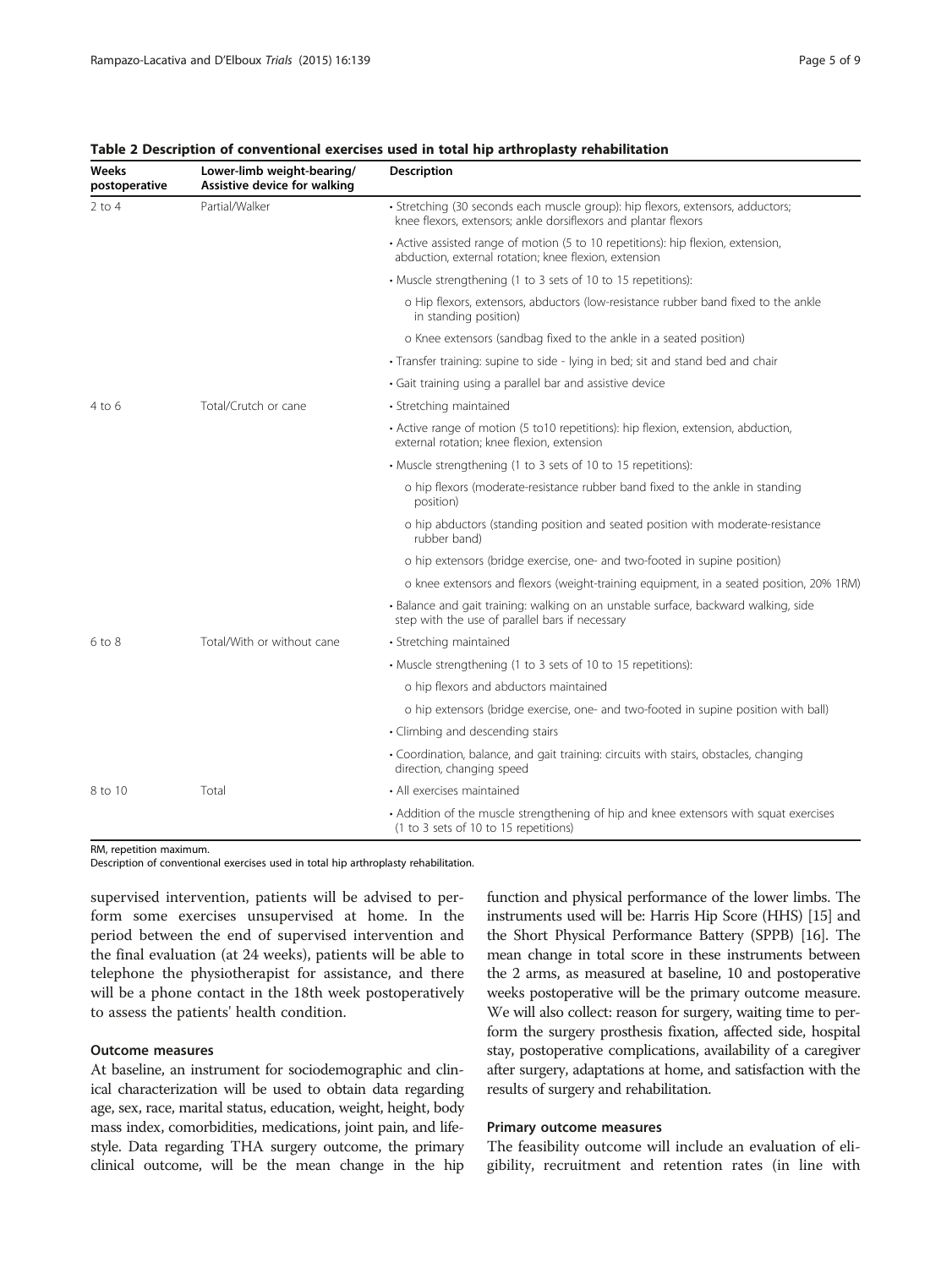CONSORT recommendations), as well as monitoring of completion of outcome measures and assessments. The primary clinical outcome will be the mean change in the hip function and physical performance of the lower limbs. The instruments used will be: the HHS [[15](#page-7-0)] and the SPPB [[16\]](#page-7-0). The mean change in total score in these instruments between the 2 arms, as measured at baseline, 10 and 24 postoperative weeks will be the primary outcome measure.

The HHS questionnaire, an instrument that was developed to evaluate the results of THA, has been validated abroad [\[17\]](#page-8-0) and in Brazil [\[18\]](#page-8-0). It consists of a scale ranging from 0 to 100 points in 4 domains: pain, function, deformity, and ROM. The maximum scores are 44 points for the pain domain and 47 for the functional domain, the latter being subdivided into activities of daily living (14 points) and gait (33 points). Domains are scored based on subjects' responses obtained through interviews, with the exception of the deformity and ROM domains, which are evaluated by the examiner with the use of a tape measure and goniometer. The deformity domain can be scored from 0 to 4 and the ROM domain from 0 to 5, with higher scores indicating greater ROM, but within of limits for prosthesis, and less deformity. It is considered a poor functional outcome if the HHS total score is less than 70 points, fair if the score is between 70 and 79; good if the score is between 80 and 89, and excellent for 90 to 100 points [[15](#page-7-0)[,18\]](#page-8-0).

The SPPB comprises tasks that assess balance, gait speed, and lower-limb strength in older people. It was developed in 1994 by Guralnik et al., with support from the National Institute on Aging, for the Established Populations for Epidemiologic Studies of the Elderly project in the US [[16](#page-7-0)]. It is an effective tool for evaluating the physical performance of the lower limbs in the older population and consists of three tests that evaluate, in sequence, static standing balance; gait speed at a normal pace; and, indirectly, muscle strength in the lower limbs through the motion of getting up from a chair and sitting down again five consecutive times without the aid of the upper limbs. Each test is scored on a scale ranging from 0 (poor performance) to 4 points (optimal performance). The SPPB total score is obtained by adding the scores for each test and ranges from 0 (poor performance) to 12 points (best performance) [[16,](#page-7-0)[19](#page-8-0)]. The results may be interpreted as inability or very poor performance (0 to 3 points), low performance (4 to 6 points), moderate performance (7 to 9 points) and high performance (10 to 12 points) [\[20-22](#page-8-0)].

#### Secondary outcome measures

HRQOL will be considered a secondary outcome and the questionnaires used to assess this will be the Medical Outcomes Study 36-Item Short-Form Health Survey (SF-36) [[23](#page-8-0)] as a generic instrument and the Western Ontario and McMaster Universities Osteoarthritis Index (WOMAC)

[[24](#page-8-0)] as a specific instrument (measured at the same time points).

The SF-36 is a generic tool for assessing HRQOL that has been translated and validated in Brazil [[25\]](#page-8-0). It consists of 36 items comprising 8 categories: functional capacity (10 items), physical aspects (4 items), pain (2 items), general health status (5 items), vitality (4 items), social aspects (2 items), mental health (5 items) and a question comparing current health conditions with those from a year ago. Each question is assigned a score and the scores tabulated and normalized to a scale of 0 to 100, where 0 corresponds to worst health status and 100 to best health status. There are no cutoff points, and each category is evaluated separately [[23,25](#page-8-0)].

The WOMAC is a specific instrument that measures quality of life in patients with OA of the hip and knee [[24](#page-8-0)]. Its use is indicated for postoperative evaluation of total arthroplasty of the knee (TKA) or hip [[26](#page-8-0)]. The questionnaire was originally intended to be selfadministered; however, it has been used for telephone interviews, and recently a computer touch-screen version has been validated. It comprises 24 items divided into 3 categories. The pain category has five questions, the joint stiffness category two questions, and the physical disability category seventeen questions. Each question has five possible answers using a Likert scale representing difficulty, and the responses none or never, mild or monthly, moderate or weekly, severe or daily, and extreme or always correspond to scores of 0, 1, 2, 3 and 4, respectively. Thus, 0 represents the absence of the symptom and 4 the worst manifestation of that symptom. Summing the scores, each category receives a score that is normalized to a scale of 0 to 100 points, with 0 representing the best health status and 100 the worst possible status [[24,27\]](#page-8-0).

#### Feasibility outcomes

The feasibility outcome will include an evaluation of eligibility, recruitment and retention rates (in line with CONSORT recommendations), as well as monitoring of completion of outcome measures and assessments. Refusal, withdrawal and dropout from the study protocol will be recorded. Acceptability of the intervention using the cycle ergometer will be assessed by measuring the time to fully perform the exercise and by structured questionnaires with research participants on completion of the intervention. The feasibility of data collection strategies will be assessed descriptively and through item response rates and physical tests.

#### Statistical analysis

To describe the sample profile descriptive statistics of numerical variables (scores of scales) will be made.

To compare numerical variables between the two groups at baseline we will use the Mann-Whitney test,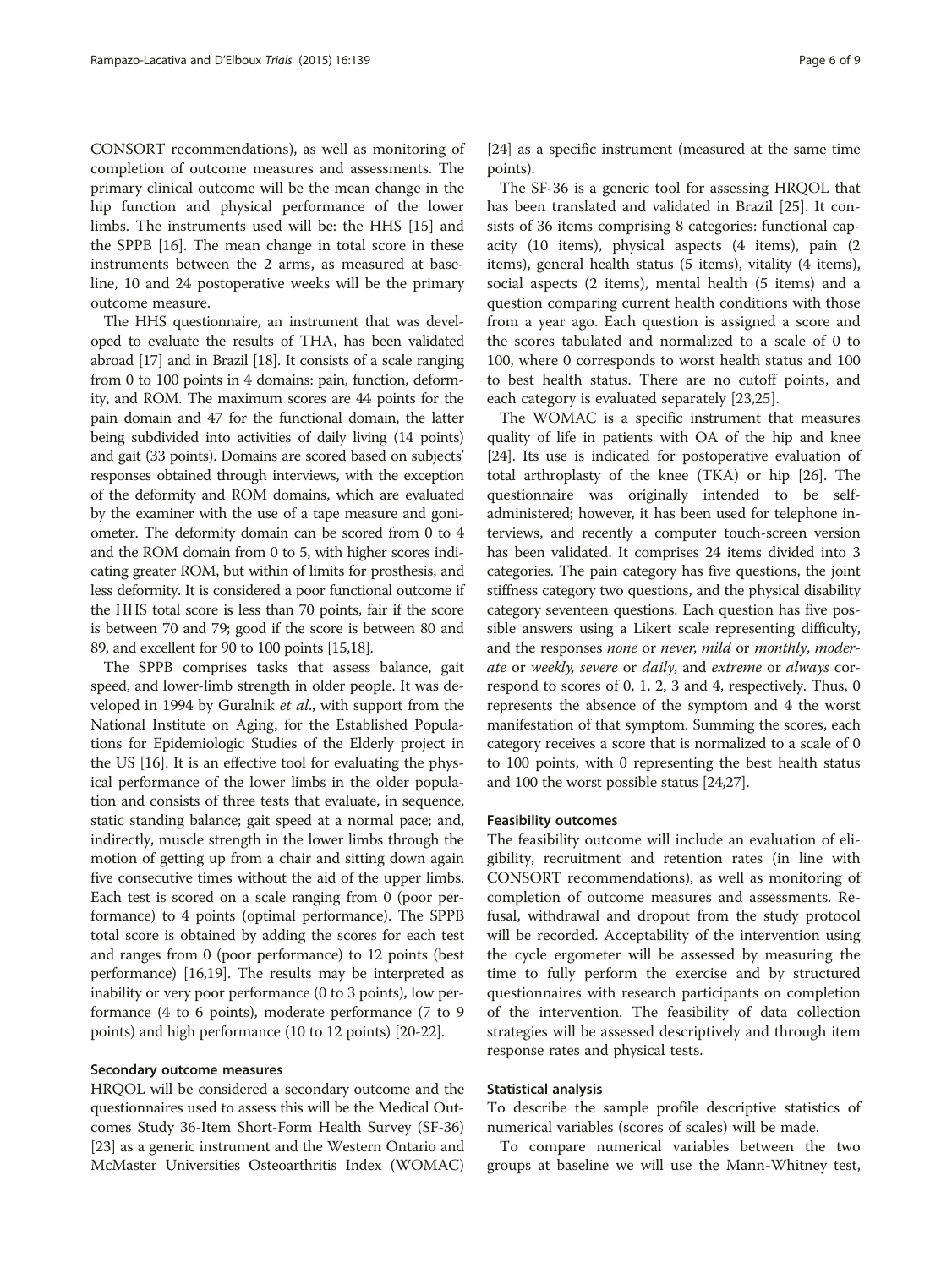due to lack of normal distribution of variables. To compare longitudinal measures between groups and times we will use analysis of variance (ANOVA) for repeated measures, followed by Tukey's multiple comparison test to compare the groups at all times, and the profile test contrasts to analyze the evolution between assessments in each group. The variables will be transformed into posts (ranks) in the absence of normal distribution.

To estimate the sample size and the power of the sample we will use the sample size calculation for longitudinal studies with repeated measures to compare variables between the two groups (I and II) over the two collection times (pre and post intervention). The significance level will be defined (alpha or Type I error) at 5%, calculating the effect size or delta, which is the expected difference or difference obtained between the group means divided by the standard deviation, and the coefficient of intraclass correlation between repeated measurements. The values of the effect size delta (delta effect size) will vary generally between 0 and 3. Delta values of 0.25, 0.75 and 1.25 respectively correspond to small, medium or large effects. Subsequently, the power of the sample and the sample size will be obtained by setting the power at 80% or Type II error (1-beta) at 20%. The significance level for statistical tests will be 5%  $(P < 0.05)$ .

Statistical analysis of the data will be performed using SAS® software, Version 9.1.3 for Windows (SAS Institute Inc., Cary, NC, USA).

#### Ethics

The trial complies with the Declaration of Helsinki, and approval has been granted by the Ethics Committee of the Medical Sciences Faculty of the State University of Campinas: approval number 403/2011. The trial is registered at ClinicalTrials.gov (NCT01622465).

## **Discussion**

The cycle ergometer has been studied as a resource in the rehabilitation of patients with THA and TKA, but with a sample composed of both adults and older people. According to two systematic reviews on the topic, no clinical trials were found that investigated the effect of cycle ergometer-associated exercises with conventional exercises in a group composed exclusively of older patients in the postoperative period after THA [[5,6\]](#page-7-0).

When proposing exercise therapies for rehabilitation after THA, it should be considered that the aging process itself brings significant biological, psychological, and social decline. Decreased muscle strength and, depending on other health conditions, serious functional decline can occur [\[28\]](#page-8-0). Hip OA can also result in muscle imbalance, pain, and stiffness, which may further compromise function in older patients [\[29\]](#page-8-0). Accompanying these physical losses may be impacts on their psychological, emotional, and social aspects of quality of life [[30,31](#page-8-0)].

In patients with severe hip OA, THA aims to relieve pain partially or completely and consequently allow improved function and quality of life [\[2](#page-7-0)]. Even considering the risks of a surgical procedure, such as infection, the benefits of THA, when properly indicated, have been demonstrated [\[1](#page-7-0)-[3,5,6,](#page-7-0)[17\]](#page-8-0). In this context, patients and professionals seek to achieve the best functional levels in the postoperative rehabilitation period. However, aspects of the rehabilitation of older patients should be considered [\[31\]](#page-8-0). The restoration of ROM and muscle strength may be slower because of reduced muscle elasticity and reduced ability to recruit muscle fibers [[9](#page-7-0),[28](#page-8-0)].

Thus, the resources employed in physical therapy, which have been used and investigated frequently in adults, should be better understood when applied to older patients. The cycle ergometer activates the muscle groups of the hip, knee, and ankle; favors the increase and maintenance of joint ROM of the lower limbs and requires motor coordination for the execution of move-ments [[32\]](#page-8-0). Liebs et al. [\[13\]](#page-7-0) evaluated the effects of cycle ergometer-associated exercises in patients with THA and TKA in the early postoperative period. Patients performed cycle ergometer-associated exercises 3 times per week for 3 weeks. In patients with THA, pain and function, as assessed by the WOMAC, were found to be improved 3 months postoperatively in the group that performed cycle ergometer-associated exercises compared with patients who received only conventional physical therapy. No significant improvements were observed in patients with TKA.

The sessions will be supervised by the same physiotherapist and all exercises individualized, with progression guided by the patient's function and pain level. Blood pressure and heart rate will be noted at the beginning and end of the session as well as before, during and after cycle ergometer-associated exercise.

Primary outcome measures include two instruments: the HHS for functional evaluation of the hip and the SPPB for evaluation of performance of the lower limbs. The inclusion of the HHS was justified by its frequent use in the local orthopedic community for functional hip assessments in addition to its recommendations in the literature and evidence of validity and reproducibility for patients undergoing THA [[17\]](#page-8-0). These authors emphasize that this assessment system is the most widely used in the evaluation of hip arthroplasty [\[17\]](#page-8-0). The SPPB is an effective tool for evaluating the physical performance of the lower limbs in the older population and has been used in research on aging because of its high sensitivity in identifying changes in functionality [[33](#page-8-0),[34](#page-8-0)].

The secondary outcome measures used in this trial are patient-reported outcome measures broadly applied in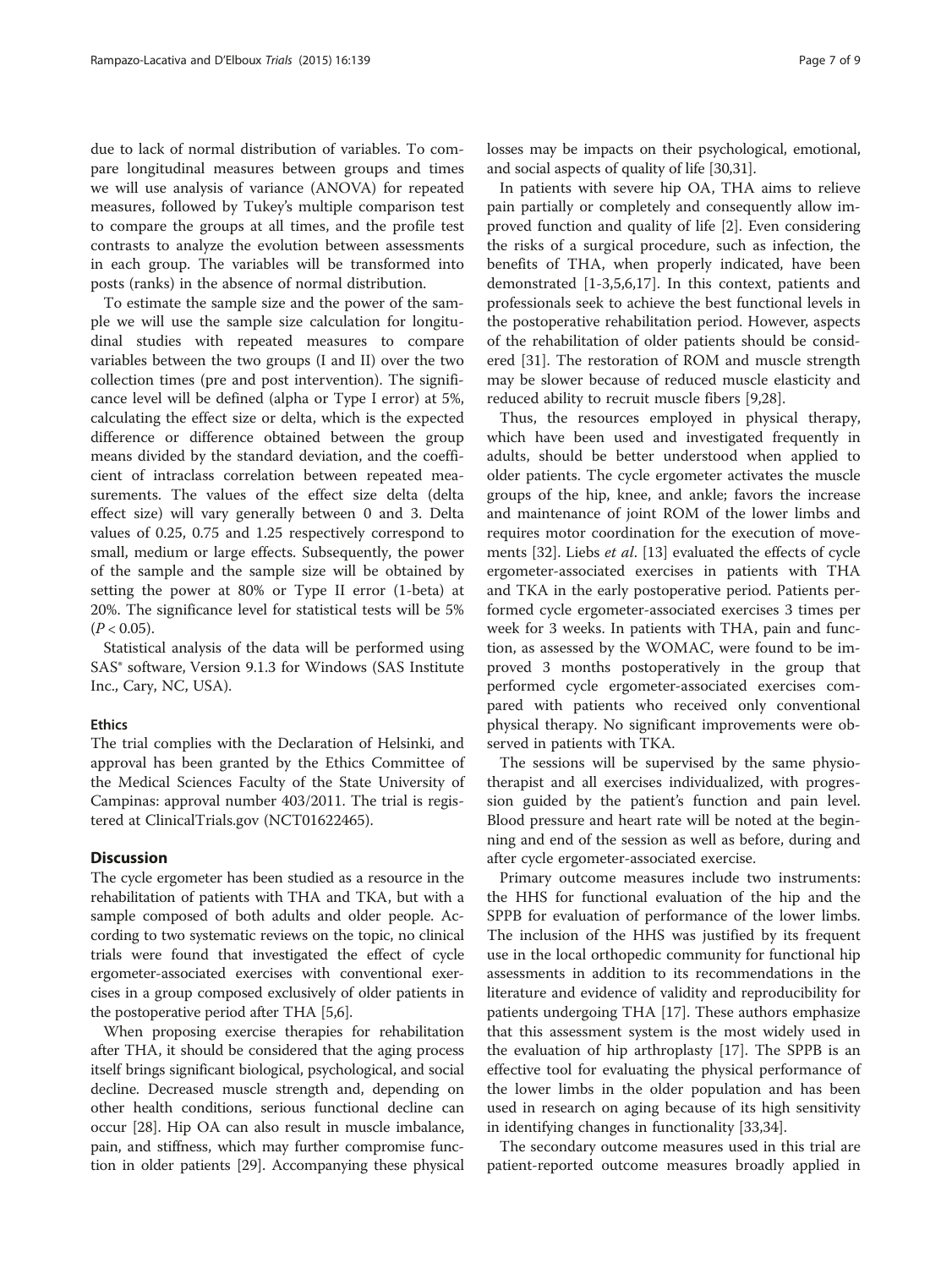<span id="page-7-0"></span>interventional and observational studies in patients with THA [8,10,12,13]. Recommendations that both generic and specific measures be included in the assessment of HRQOL can be found in the literature [[35,36\]](#page-8-0).

Some problems and limitations in conducting this trial may interfere with its effect. First, we emphasize that the participants in the intervention and the applicator will not be blinded. Second, participants in the control group, who will not perform cycle ergometer-associated exercises, will know when reading the consent form that this resource will not be used for their rehabilitation but will be used by other patients with the same condition. This may generate some disincentive; however, this feature will be offered to the control group after 10 weeks postoperatively.

Loss to follow-up may occur over the course of the study and may be considered a third limitation. The study will be conducted at a regional referral hospital where patients from neighboring cities are treated. Difficulties in transporting patients to physical therapy sessions can lead to missed sessions or the inability to continue rehabilitation at this institution. In these cases, referrals and guidance will be given for rehabilitation services in neighboring towns and patients will return to the study institution only for clinical follow-up.

Another consideration is that the exclusion criteria limit the generalization of the results to other populations. Even in the case of a pilot clinical trial, the results may not be generalized to patients with THA who are unable to perform moderate-intensity exercise, such as in cases of cardiovascular complications in the postoperative period.

This randomized clinical trial has been designed with the main purpose of evaluating the feasibility of undertaking a trial to compare the effect of cycle ergometerassociated conventional exercises to conventional exercises alone in older patients with THA. The results of the pilot trial will be used to inform the design of the future definitive study, which would provide evidence relating to the inclusion of this resource in the functional recovery of these patients. In accordance with CON-SORT guidelines for reporting of clinical trials, the results will be submitted to a peer-reviewed international journal for publication irrespective of the outcome.

# Trial status

The trial began in August 2011. Participant recruitment will likely be completed after 2 years.

#### Abbreviations

ANOVA: analysis of covariance; CONSORT: Consolidated Standards of Reporting Trials; HHS: Harris Hip Score; HRQOL: health-related quality of life; OA: osteoarthritis; ROM: range of motion; SAS: Statistical Analysis System; SF-36: Medical Outcomes Study 36-Item Short-Form Health Survey; SPPB: Short Physical Performance Battery; THA: total hip arthroplasty;

TKA: total knee arthroplasty; WOMAC: Western Ontario and McMaster Universities Osteoarthritis Index..

#### Competing interests

The authors declare that they have no competing interests.

#### Authors' contributions

MKRL and MJD were responsible for study conception and implementation. MKRL is responsible for managing the project. MJD contributed to development of the research protocol and drafting of this paper. All authors performed the writing and final corrections of this paper and approved the final manuscript.

#### Acknowledgements

This study is receiving financial support from Conselho Nacional de Desenvolvimento Científico e Tecnológico (CNPq).

#### Author details

<sup>1</sup>Nursing Faculty, State University of Campinas (UNICAMP), Postgraduate in Health Sciences, Campinas, SP, Brazil. <sup>2</sup>Associate Professor of Nursing Faculty State University of Campinas (UNICAMP), Campinas, SP, Brazil.

#### Received: 20 January 2014 Accepted: 12 March 2015 Published online: 08 April 2015

#### References

- 1. Wood GCA, McLauchlan FRCS. Outcome assessment in the elderly after total hip arthroplasty. J Arthroplasty. 2006;21:398–404.
- 2. Ritterman S, Rubin LE. Rehabilitation for total joint arthroplasty. R I Med J. 2013;96(5):19–22.
- 3. Bagarié I, Sarac H, Borovac JA, Vlak T, Bekavac J, Hebrang A. Primary total hip arthroplasty: health related quality of life outcomes. Int Orthop. First Published Online: 20 November 2013. doi: 10.1007/s00264-013-2142-2148.
- 4. Naylor J, Harmer A, Fransen M, Crosbie J, Innes L. Status of physiotherapy rehabilitation after total knee replacement in Australia. Physiother Res Int. 2006;11:35–47.
- 5. Di Monaco M, Vallero F, Tappero R, Cavanna A. Rehabilitation after total hip arthroplasty: a systematic review of controlled trials on physical exercise programs. Eur J Phys Rehabil Med. 2009;45:303–17.
- 6. Minns Lowe CJ, Barker KL, Dewey ME, Sackley CM. Effectiveness of physiotherapy exercise following hip arthroplasty for osteoarthritis: a systematic review of clinical trials. BMC Musculoskelet Disord. 2009;10:1–14.
- 7. Reardon K, Galea M, Dennett X, Choong P, Byrne E. Quadriceps muscle wasting persists 5 months after total hip arthroplasty for osteoarthritis of the hip: a pilot study. Intern Med J. 2001;31:7–14.
- 8. Rampazo MK, D'Elboux MJ. The influence of sociodemographic, clinical and functional variables on the quality of life of elderly people with total hip arthroplasty. Rev Bras Fisioter. 2010;14:244–51.
- 9. Arokoski MH, Arokoski JP, Haara M, Kankaanpää M, Vesterinen M, Niemitukia LH, et al. Hip muscle strength and muscle cross sectional area in men with and without hip osteoarthritis. J Rheumatol. 2002;29:2185–95.
- 10. Giaquinto S, Ciotola E, Dall'armi V, Margutti F. Hydrotherapy after total hip arthroplasty: a follow-up study. Arch Gerontol Geriatr. 2010;50:92–5.
- 11. Gremeaux V, Renault J, Pardon L, Deley G, Lepers R, Casillas JM. Lowfrequency electric muscle stimulation combined with physical therapy after total hip arthroplasty for hip osteoarthritis in elderly patients: a randomized controlled trial. Arch Phys Med Rehabil. 2008;89:2265–73.
- 12. Maire J, Dugu B, Faillenet-Maire AF, Smolander J, Tordi N, Parratte B, et al. Influence of a 6-week arm exercise program on walking ability and health status after hip arthroplasty: a 1-year follow-up pilot study. J Rehabil Res Dev. 2006;43:445–50.
- 13. Liebs TR, Herzberg W, Röther W, Haasters J, Russlies M, Hassenpflug J. Ergometer cycling after hip or knee replacement surgery: a randomized controlled trial. J Bone Joint Surg Am. 2010;92:814–22.
- 14. Boutron I, Moher D, Altman DG, Schulz KF, Ravaud P. Extending the CONSORT statement to randomized trials of nonpharmacologic treatment: explanation and elaboration. Ann Intern Med. 2008;148:295–309.
- 15. Harris WH. Traumatic arthritis of the hip after dislocation and acetabular fractures: treatment by mold arthroplasty. J Bone Joint Surg. 1969;51(4):737–55.
- 16. Guralnik JM, Simonsick EM, Ferrucci L, Glynn RJ, Berkman LF, Blazer DG, et al. A Short Physical Performance Battery assessing lower extremity